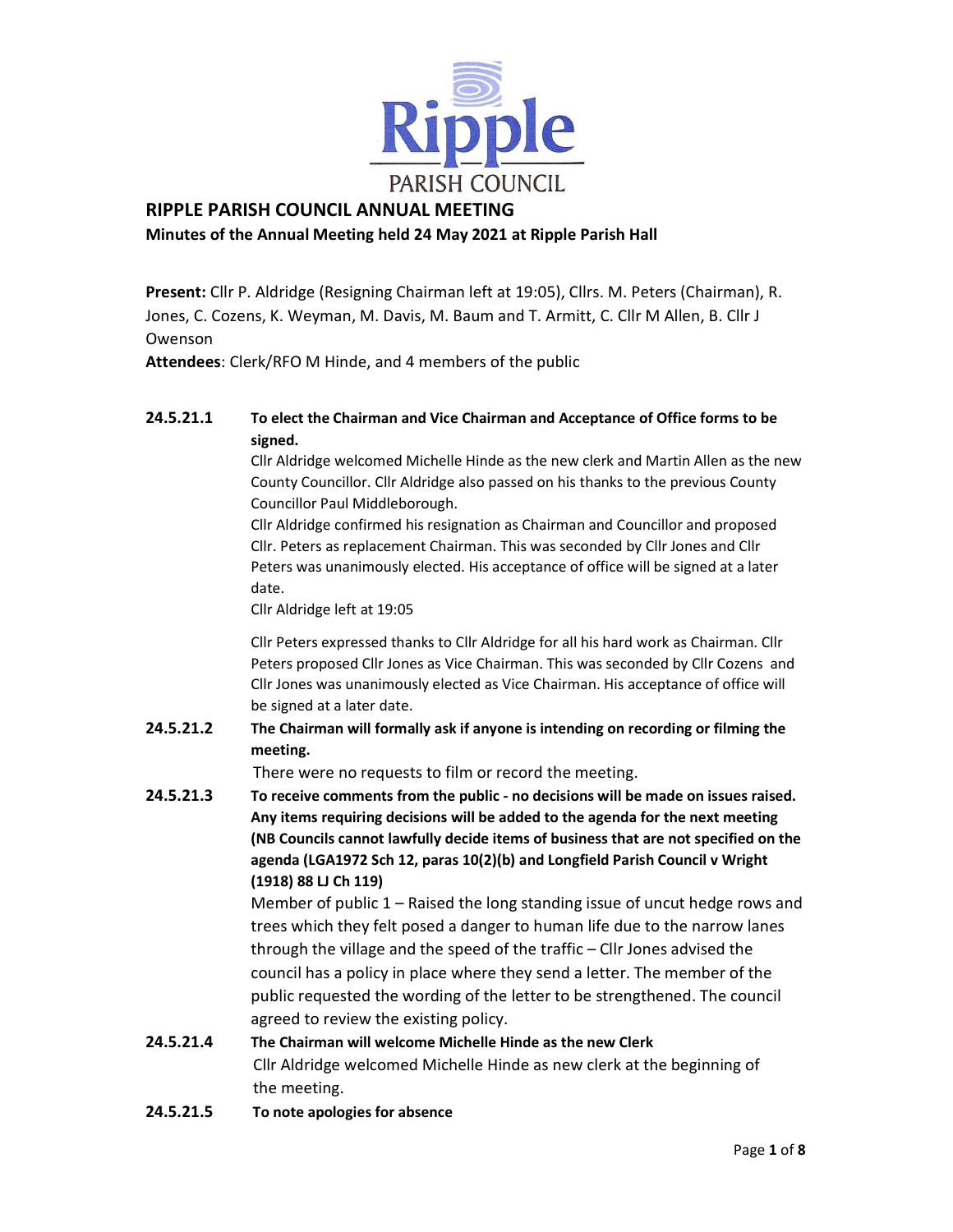

None received

24.5.21.6 To receive declarations of interest for items on the agenda below (Localism Act 2011) and to confirm the meeting quorate

There were no declarations of interest and the meeting was declared quorate.

24.5.21.7 To confirm and agree minutes of the Parish Council Meeting held on 12 April 2021 Cllr Jones requested that the minutes were amended to add more detail to the planning section. The planning section should state that if the consultation period ends before the next council meeting the planning group will circulate their report to full council and the clerk via e-mail for comment. If the consultation period allows the group will bring their report to the council meeting and the findings will be minuted.

Cllr Baum requested that her thanks were to Nick Fletcher were stated in item 9b on the minutes.

**Proposed by Cllr. Baum Seconded By Cllr. Davis** 

 The Council AGREED to the minutes once amended with the suggestion from Cllr Jones and Baum. Minutes will be signed at the next meeting of the council once amendments are complete.

## 24.5.21.8 To receive Clerks report and agree actions

The Clerk advised that correspondence had been received regarding the weight limit on the bridge on bow lane over the M50. Highways had been contacted and have advised that the structure belongs to Highways England so they have asked them to comment. Correspondence has also been received regarding the grass cutting of wild flowers on the green space at the bottom of Ryall Meadow. Council AGREED this should be cut as per contract but another area in the parish should be located for the growth of wild flowers to encourage wild pollinators. The Clerk would advise the member of the public of this decision.

The Clerk also confirmed PATA had been set up to look after payroll of the Clerk.

 Finally it was confirmed that the sample of material for replacing the backing of the community noticeboard had been received and 3 quotes would be provided at the next meeting.

### 24.5.21.9 To welcome the new County Councillor

Cllr Peters welcomed the new County Councillor Martin Allen.

24.5.21.10 To receive County Councillors report and agree actions

C. Cllr Allen confirmed the following

 passed on his thanks to his predecessor Paul Middleborough for all his efforts.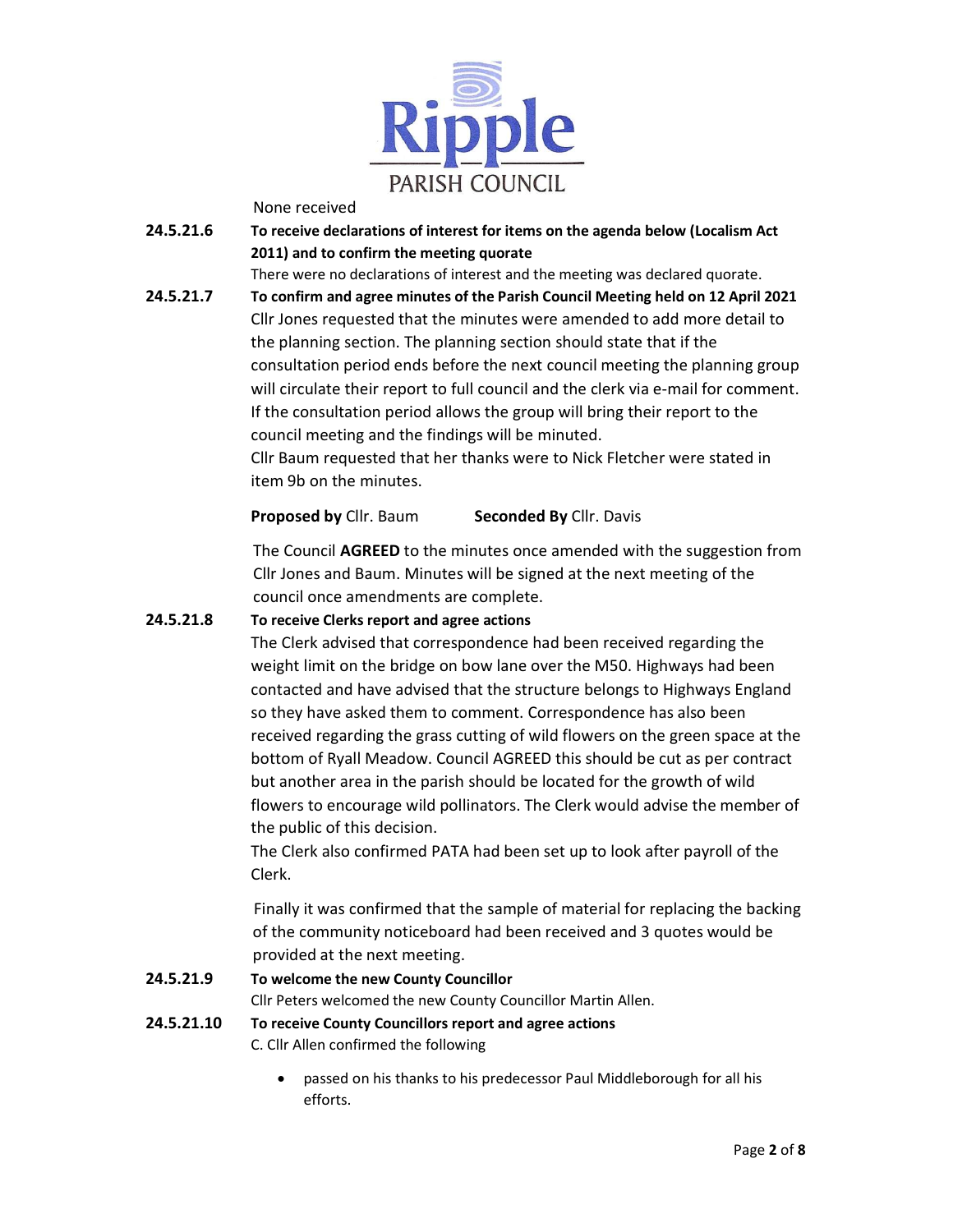

- 31 new councillors had been elected to the County Council. Training was being implemented however had not yet started.
- Contacting the County Councillor
	- i. First port of call must always be the clerk of the parish council.
	- ii. The Clerk should report the problem on the website to obtain a reference number.
	- iii. The response time is 6 weeks for someone to come out and have a look.
	- iv. Whoever goes to have a look will have the power to make a decision.
	- v. If you do not agree with the decision by the person who has reviewed the complaint you should give the reference number to the County Councillor to escalate the issue.
- Cllr Allen confirmed he will be added to planning hereditary committee which will be made up of 15 councillors from different political parties to reflect the mix of councillors, 12 will be conservative, 2 Lib Dem and Labour and 1 Green party independent.
- A38 Roundabout not started yet as still waiting for natural England to give a licence. Once it is started it will take 7-8 months to get finished.
- Worcester Parkway now functioning very well. Travel time from Parkway to Birmingham New Street is only 30 mins.
- Southern Link road hoping to be finished by the end of May next year.
- New secondary school has been proposed but the location is yet to be confirmed. It is important for local councils to complete the survey currently being circulated to enable officers to make the right decision.

### 24.5.21.11 To receive District Councillors Report and agree actions.

The D. Cllr re-emphasised using the website to report issues as it is clearer to pinpoint the location on a map. The D. Cllr is happy for people to contact him should they need advice on the correct department to contact. D. Cllr Owensen advised that the traveller and gypsy site policy is out for consultation at the moment. It was recommended that the council take the opportunity to comment on the policy even though there are no traveller sites in the area.

 D. Cllr Owensen also advised that Malvern Hills District Council cannot show a 5 year land supply so does not have the protection of the SWDP. Developers will likely start to look at sites for development such as Holly Green and Ryall.

- 24.5.21.12 Finance, all documents circulated prior to the meeting
- 24.5.21.12a To consider and resolve to agree outstanding payment list for May 2021 Proposed By Cllr. Cozens Seconded by Cllr. Baum

COUNCIL AGREED payment list of £3652.93 as shown in Appendix 1.

24.5.21.12b To approve the annual accounts and bank reconciliation for Year End 31 March 2021

New Clerk yet to get access to bank account so could not provide accounts.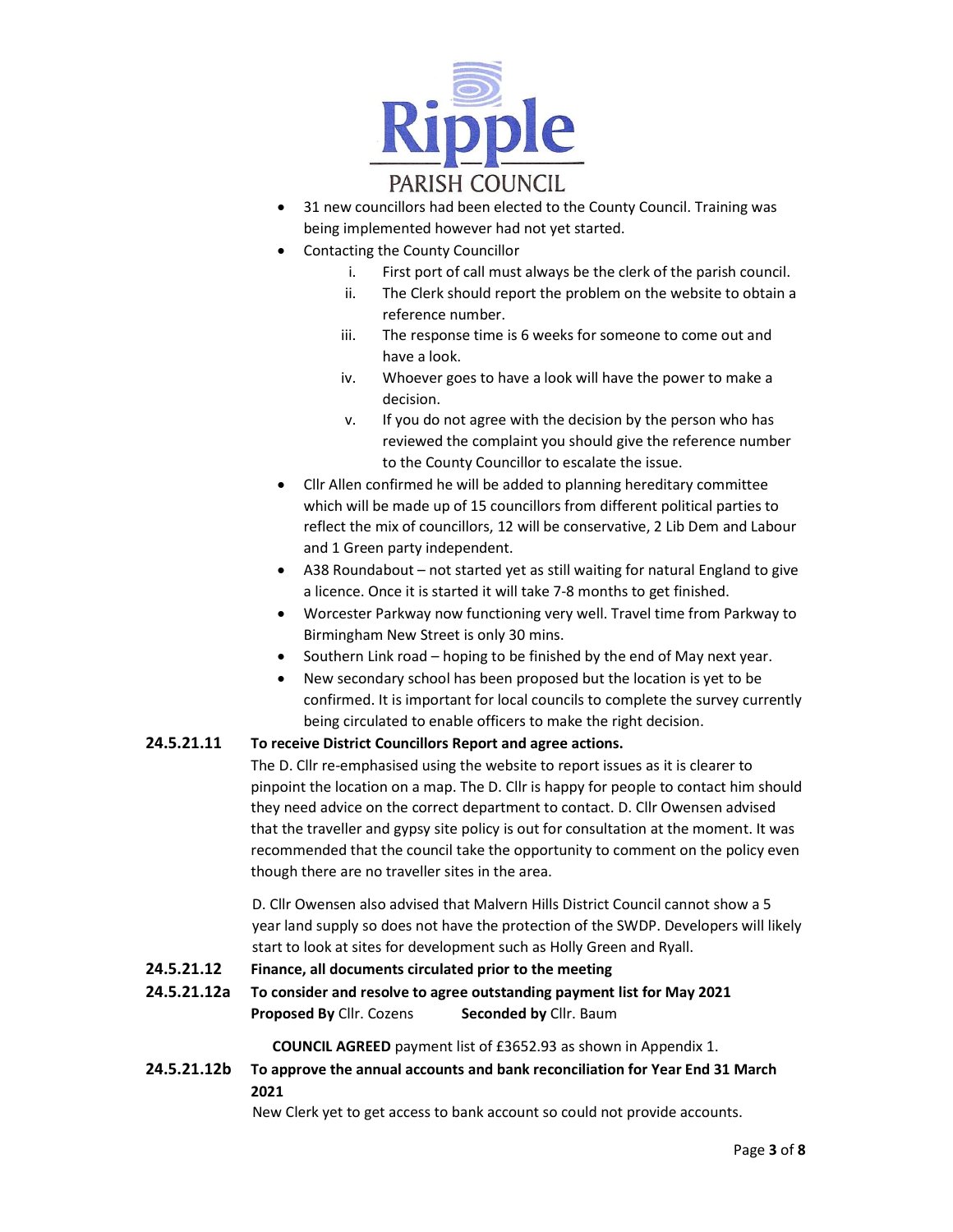

| 24.5.21.12c | To receive the Internal Auditors report<br>Clerk advised internal audit report only contained information on Cheques to be                                                      |  |  |  |  |  |
|-------------|---------------------------------------------------------------------------------------------------------------------------------------------------------------------------------|--|--|--|--|--|
| 24.5.21.12d | cancelled.<br>To approve the Annual Governance Statement 2020-2021 (AGAR section 1) for<br>external Auditors PKF Littlejohn<br>Proposed by Cllr. Davis Seconded by Cllr. Armitt |  |  |  |  |  |
|             | Council AGREED to all points on section 1 of the AGAR, and it was signed.                                                                                                       |  |  |  |  |  |
| 24.5.21.12e | To approve Accounting Statements 2020-2021 (AGAR section 2) for external                                                                                                        |  |  |  |  |  |
|             | <b>Auditors PKF Littlejohn</b><br>Proposed by Cllr. Cozens Seconded by Cllr. Jones                                                                                              |  |  |  |  |  |
|             | The figures on section 2 of the AGAR were supplied by the previous Clerk and                                                                                                    |  |  |  |  |  |
|             | Internal auditor as the new Clerk had not yet gained access to the bank account.                                                                                                |  |  |  |  |  |
|             | Council AGREED and signed AGAR section 2.                                                                                                                                       |  |  |  |  |  |
| 24.5.21.12f | To agree dates for the exercise of public rights to inspect accounts                                                                                                            |  |  |  |  |  |
|             | The council AGREED that the dates for the exercise of public rights to inspect                                                                                                  |  |  |  |  |  |
|             | accounts should be $28^{th}$ June – $6^{th}$ August. Details will be posted on the noticeboard                                                                                  |  |  |  |  |  |
|             | and website.                                                                                                                                                                    |  |  |  |  |  |
| 24.5.21.12g | To approve Ripple Parish Council using online banking                                                                                                                           |  |  |  |  |  |
|             | Proposed by Cllr. Jones<br>Seconded by Cllr. Armitt                                                                                                                             |  |  |  |  |  |
|             | Council AGREED to allow the Clerk/RFO to set up online banking. Cllr Jones,                                                                                                     |  |  |  |  |  |
|             | Weyman and Peters will be signatories online.                                                                                                                                   |  |  |  |  |  |
| 24.5.21.12h | To consider Clerks home working expenses and pension and agree actions                                                                                                          |  |  |  |  |  |
|             | Proposed by Cllr. Jones<br>Seconded by Cllr. Baum                                                                                                                               |  |  |  |  |  |
|             | Council AGREED to pay the Clerk £24 a month for home working expenses to be                                                                                                     |  |  |  |  |  |
|             | reviewed in 6 months. Pension details to be agreed at a later date.                                                                                                             |  |  |  |  |  |
| 24.5.21.13  | To receive update on Parish Council procedures and resolve to agree actions:                                                                                                    |  |  |  |  |  |
| 24.5.21.13a | Review subscriptions to other bodies                                                                                                                                            |  |  |  |  |  |
|             | The CALC subscription was renewed in April. There were no other subscriptions to<br>review.                                                                                     |  |  |  |  |  |
| 24.5.21.13b | Confirm arrangements for insurance cover in respect of all insured risks                                                                                                        |  |  |  |  |  |
|             | The Chairman will send the Insurance certificate to the new Clerk for review.                                                                                                   |  |  |  |  |  |
| 24.5.21.13c | <b>Review Asset Register</b>                                                                                                                                                    |  |  |  |  |  |
|             | Cllr. Baum advised the asset register is currently showing two bins on A4104 but                                                                                                |  |  |  |  |  |
|             | there is only one. Council APPROVED asset register with the one amendment.                                                                                                      |  |  |  |  |  |
| 24.5.21.13d | To approve Parish Council Meeting Dates for 2021/22                                                                                                                             |  |  |  |  |  |
|             | Proposed by Cllr. Jones<br>Seconded by Cllr. Armitt                                                                                                                             |  |  |  |  |  |
|             | Council AGREED to the proposed dates in Appendix 2.                                                                                                                             |  |  |  |  |  |
| 24.5.21.13e | To approve the Management Group discussed in the meeting on April 12 2021                                                                                                       |  |  |  |  |  |
|             | Proposed by Cllr. Jones<br>Seconded by Cllr. Armitt                                                                                                                             |  |  |  |  |  |
|             | Council APPROVED the Management Group.                                                                                                                                          |  |  |  |  |  |
| 24.5.21.13f | To approve the Urgent Decisions discussed in the meeting on April 12 2021                                                                                                       |  |  |  |  |  |
|             | Proposed by Cllr. Jones<br>Seconded by Cllr. Armitt                                                                                                                             |  |  |  |  |  |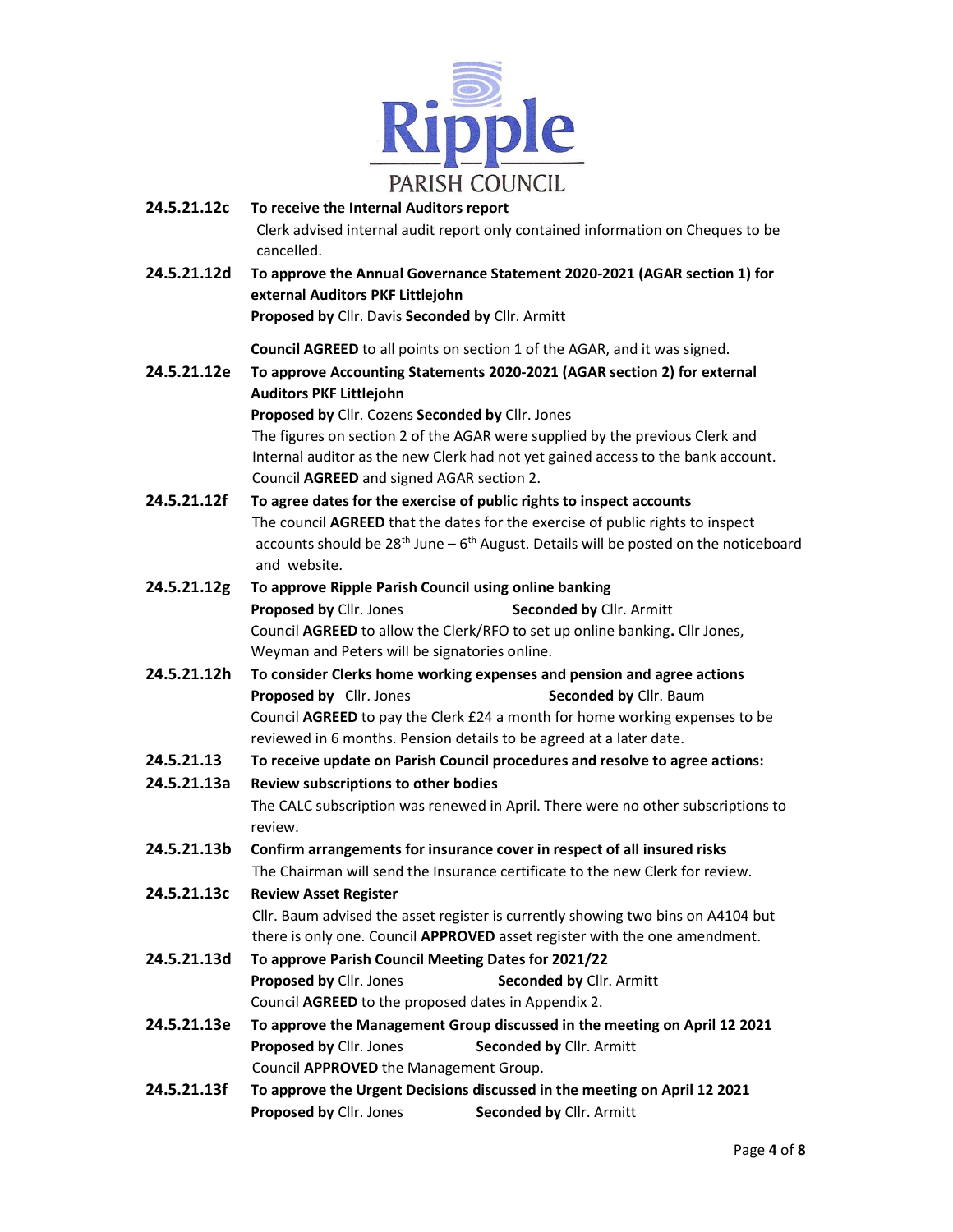

Council APPROVED the Urgent Decisions Group.

| 24.5.21.13g | To consider adoption of internal controls procedure                                                                                                                                                                                                           |  |  |  |  |  |  |
|-------------|---------------------------------------------------------------------------------------------------------------------------------------------------------------------------------------------------------------------------------------------------------------|--|--|--|--|--|--|
|             | Proposed by Cllr. Jones<br><b>Seconded by Cllr. Armitt</b>                                                                                                                                                                                                    |  |  |  |  |  |  |
|             | Council AGREED to adopt the internal control procedure. Cllrs Davis and Armitt will                                                                                                                                                                           |  |  |  |  |  |  |
|             | carry out the check twice a year starting in November 2021.                                                                                                                                                                                                   |  |  |  |  |  |  |
| 24.5.21.14  | To Review the following policies circulated prior to the meeting:                                                                                                                                                                                             |  |  |  |  |  |  |
| 24.5.21.14a | <b>Complaints Procedure</b>                                                                                                                                                                                                                                   |  |  |  |  |  |  |
|             | Proposed by Cllr. Jones<br>Seconded by Cllr. Baum                                                                                                                                                                                                             |  |  |  |  |  |  |
|             | Council AGREED to adopt the complaints procedure.                                                                                                                                                                                                             |  |  |  |  |  |  |
| 24.5.21.14b | <b>Standing Orders</b>                                                                                                                                                                                                                                        |  |  |  |  |  |  |
|             | Proposed by Cllr. Jones<br>Seconded by Cllr. Armitt                                                                                                                                                                                                           |  |  |  |  |  |  |
|             | Council AGREED to adopt the 2020 model of standing orders.                                                                                                                                                                                                    |  |  |  |  |  |  |
| 24.5.21.14c | <b>Code of Conduct</b>                                                                                                                                                                                                                                        |  |  |  |  |  |  |
|             | Proposed by Cllr. Jones<br>Seconded by Cllr. Cozens                                                                                                                                                                                                           |  |  |  |  |  |  |
|             | Council AGREED to adopt the code of conduct.                                                                                                                                                                                                                  |  |  |  |  |  |  |
| 24.5.21.14d | <b>Financial Regulations</b>                                                                                                                                                                                                                                  |  |  |  |  |  |  |
|             | Proposed by Cllr. Baum<br><b>Seconded by Cllr. Armitt</b>                                                                                                                                                                                                     |  |  |  |  |  |  |
|             | Council AGREED to adopt the new financial regulation policy.                                                                                                                                                                                                  |  |  |  |  |  |  |
| 24.5.21.15  | To consider the adoption of the following policies and agree actions circulated                                                                                                                                                                               |  |  |  |  |  |  |
|             | prior to the meeting:                                                                                                                                                                                                                                         |  |  |  |  |  |  |
| 24.5.21.15a | Data Protection and Freedom of Information                                                                                                                                                                                                                    |  |  |  |  |  |  |
|             | Proposed by Cllr. Jones<br>Seconded by Cllr. Cozens                                                                                                                                                                                                           |  |  |  |  |  |  |
|             | Council AGREED to adopt the data protection and freedom of information policies.                                                                                                                                                                              |  |  |  |  |  |  |
| 24.5.21.15b | <b>Memorial Benches</b>                                                                                                                                                                                                                                       |  |  |  |  |  |  |
|             | Proposed by Cllr. Jones<br>Seconded by Cllr. Cozens                                                                                                                                                                                                           |  |  |  |  |  |  |
|             | Council AGREED to adopt the memorial bench policy.                                                                                                                                                                                                            |  |  |  |  |  |  |
| 24.5.21.16  | To consider application for memorial bench in Uckinghall and agree actions                                                                                                                                                                                    |  |  |  |  |  |  |
|             | Council AGREED the clerk would contact the applicant to obtain a completed                                                                                                                                                                                    |  |  |  |  |  |  |
|             | application form and Cllrs Peters and Cozens would meet with applicant to discuss                                                                                                                                                                             |  |  |  |  |  |  |
|             | the bench location.                                                                                                                                                                                                                                           |  |  |  |  |  |  |
| 24.5.21.17  | To review litter bin allocation and agree actions                                                                                                                                                                                                             |  |  |  |  |  |  |
|             | The previous Clerk agreed with MHDC that litter bins could be emptied if located in                                                                                                                                                                           |  |  |  |  |  |  |
|             | locations previously agreed by Council:                                                                                                                                                                                                                       |  |  |  |  |  |  |
|             | i.<br>A38 - Layby adjacent to Askews Agricultural Suppliers Building                                                                                                                                                                                          |  |  |  |  |  |  |
|             | ii.<br>the northbound A38 layby (Large capacity)                                                                                                                                                                                                              |  |  |  |  |  |  |
|             | iii.<br>A4104 - opposite Upton Marina adjacent to the bench                                                                                                                                                                                                   |  |  |  |  |  |  |
|             | Naunton - Adjacent to the Telephone Box and/or the bus shelter<br>iv.                                                                                                                                                                                         |  |  |  |  |  |  |
|             | Uckinghall - Adjacent to the Noticeboard (Outside Thoulds Barn)<br>v.                                                                                                                                                                                         |  |  |  |  |  |  |
|             | Ripple - Outside Parish Hall<br>vi.                                                                                                                                                                                                                           |  |  |  |  |  |  |
|             |                                                                                                                                                                                                                                                               |  |  |  |  |  |  |
|             |                                                                                                                                                                                                                                                               |  |  |  |  |  |  |
|             | The Clerk was asked to obtain quotes asap on the agreed locations as there has been<br>complaints regarding litter build up within the parish. B. Cllr Owenson advised the<br>council to consider having joint waste and recycling bin and to enquire about a |  |  |  |  |  |  |

contribution to cost from MHDC.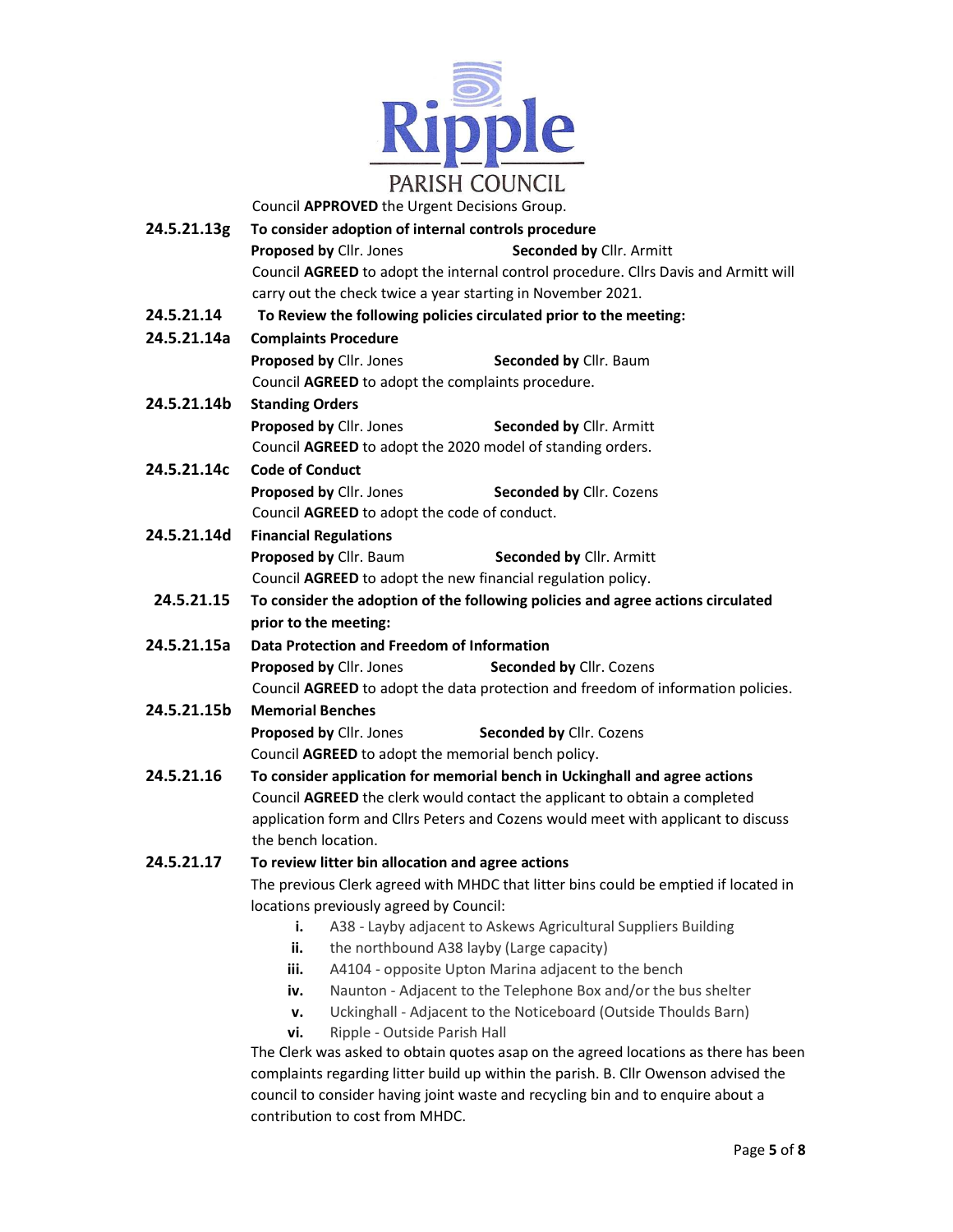

The council requested this is left on the agenda so further locations can be agreed.

- 24.5.21.18 To discuss the saplings on the A4104 and agree actions Cllr. Armitt advised that residents are concerned at the number of dead trees and are looking for a remedy. Council AGREED it was the responsibility of the contractors to replace the trees and this should be dealt with by the County Council. The Council asked C. Cllr Allen to investigate it. C. Cllr Allen agreed to look into this however requires further information to be supplied by the Clerk.
- 24.5.21.19 To discuss the implementation of broadband in Ryall and The Grove and agree actions

Council AGREED to add details of the scheme to Facebook and the website.

- 24.5.21.20 To discuss the new contract for the Lengthsman and agree actions Proposed By Cllr. Jones Seconded By Cllr. Armitt Council AGREED to the new contract for the Lengthsman. Cllrs. Davis and Armitt have requested that the Lengthsman submits time sheets with invoices. Cllr. Jones asked the Clerk to look into the Lengthsman scheme and advise council what repayment it receives.
- 24.5.21.21 To discuss the following planning applications/appeals made since the last meeting and agree actions:
- 24.5.21.21a 21/00576/HP- 3 Tewkesbury Road, Naunton, WR8 0PX Cllr. Jones proposed that the council respond with no objection to this planning application. This was AGREED by council.
- 24.5.21.21b 21/00686/CLPU-Upton Marina, East Waterside, Upton upon Severn. WR8 0PB B. Cllr. Owensen advised that the District Council were looking further into this application. The council AGREED not to comment for the time being on this application.

#### 24.5.21.22 To receive agenda items for the next meeting of the council

- Further locations to be agreed for Litter Bins.
- **Bus Service for Tewkesbury.**
- Land opposite Farm House in Ryall to be included in Smart Cut Contract.
- Speeding and inappropriate traffic in the parish.
- 24.5.21.23 Date of Next Meeting : Annual Parish Meeting 28 May 2021

#### Parish Council Meeting 28 June 2021

#### MEETING CLOSED AT 21:00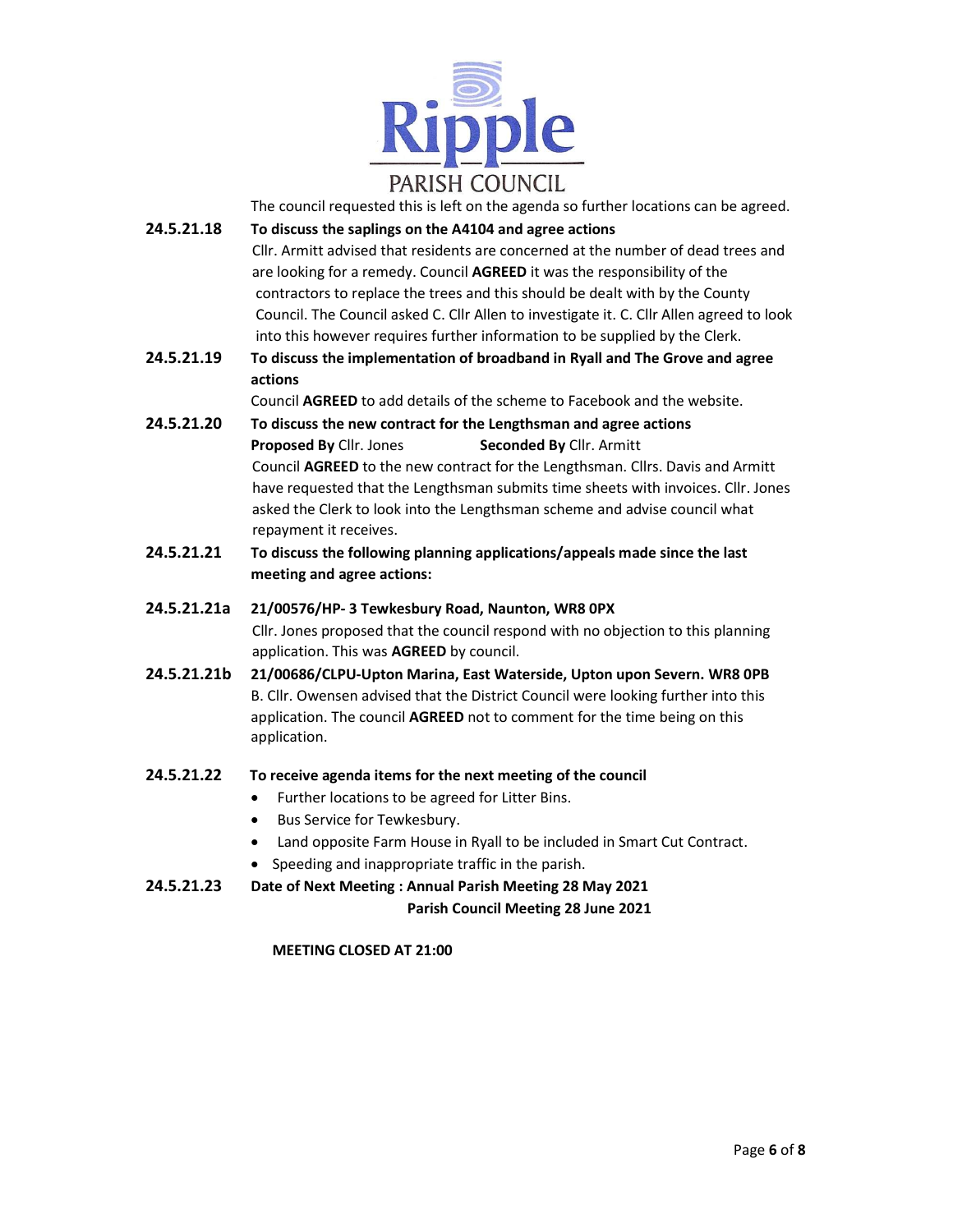

#### APPENDIX 1

| <b>Cheque Number Date</b> |                         | <b>Supplier</b>                | <b>Invoice</b>         | <b>Detail</b>                                 | Price  | <b>VAT</b> | Total  |
|---------------------------|-------------------------|--------------------------------|------------------------|-----------------------------------------------|--------|------------|--------|
|                           |                         | 1306 05/05/2021 Smart Cut Ltd  |                        | 14351 to cut grass as per map on $6/4 + 21/4$ | 714    | 142.8      | 856.8  |
|                           | 1307 25/04/2021 M Hinde |                                | 2416788896 Dell Laptop |                                               | 475.82 | 95.16      | 570.98 |
|                           | 1307 25/04/2021 M Hinde |                                |                        | 2416789526 Laptop Case                        | 26.99  | 5.4        | 32.39  |
|                           |                         | 1308 15/05/2021 Richard Barnes |                        | 4400 Richard Barnes                           | 1640   |            | 1640   |
|                           | 1307 20/05/2021 M Hinde |                                | n/a                    | Clerks Mileage expenses. 28 miles * 0.45      | 12.6   |            | 12.6   |
|                           | 1309 24/05/2021 M Hinde |                                | payslip                | <b>Clerks Salary</b>                          | 540.16 |            | 540.16 |

3652.93 **Total**